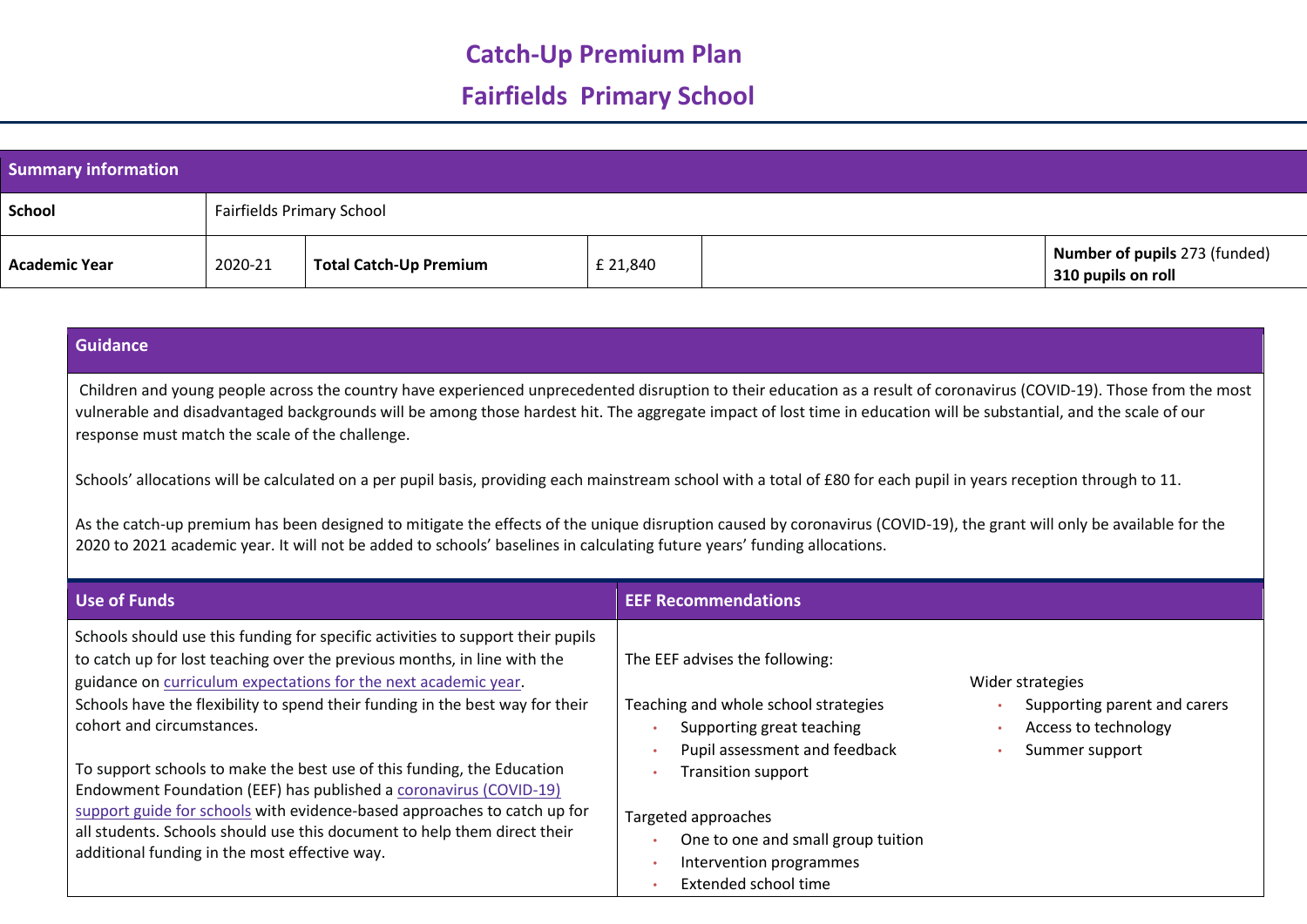#### **Identified impact of lockdown on our children and families**

### **Knowledge and Understanding in the core areas of reading, writing and mathematics**

Within maths, summer term objectives such as fractions and time were identified across school as objectives where depth of understanding was not evident. These have formed the basis of our recovery curriculum. Furthermore, greater depth reasoning across all strands will be a focus within maths lessons. We are using support from the DfE Ready to Progress materials to support teachers in adapting plans.

In writing, it has been identified that an area of focus needs to be within the children's rigour for writing, particularly Year 1 children who missed out on crucial time in the Summer Term of their Reception year to embed writing skills. Additional structured opportunities for writing were planned into the weekly timetable for children in Key Stage 2 and within the continuous provision for children in Key Stage 1.

In some year groups additional SPAG lessons were added to the weekly writing timetable to address the recall and use of discrete grammatical terms.

On return to school, it has been assessed that children's reading fluency has been maintained during school closure which has been a positive outcome..

Therefore, within reading sessions, we will continue to focus on the teaching and understanding of individual reading skills and how these build to the overall comprehension of the text that has been read. More so than ever, we will also provide a wide range of text types, as this would not have been so easily accessible to families during home schooling.

Additional, rigorous phonic sessions were added to the daily timetable for groups and individual 1:1 sessions. Resources were supplied to parents and training given to support them in working on phonics at home with their child. During lockdown remote phonics assessment were carried out so that teachers could continue to tailor specific lessons to individual needs. Phonics were also a focus in the Continuous Provision for Key Stage 1.

After school clubs were set up for reading, writing, maths and phonics and target children were identified and invited to attend clubs.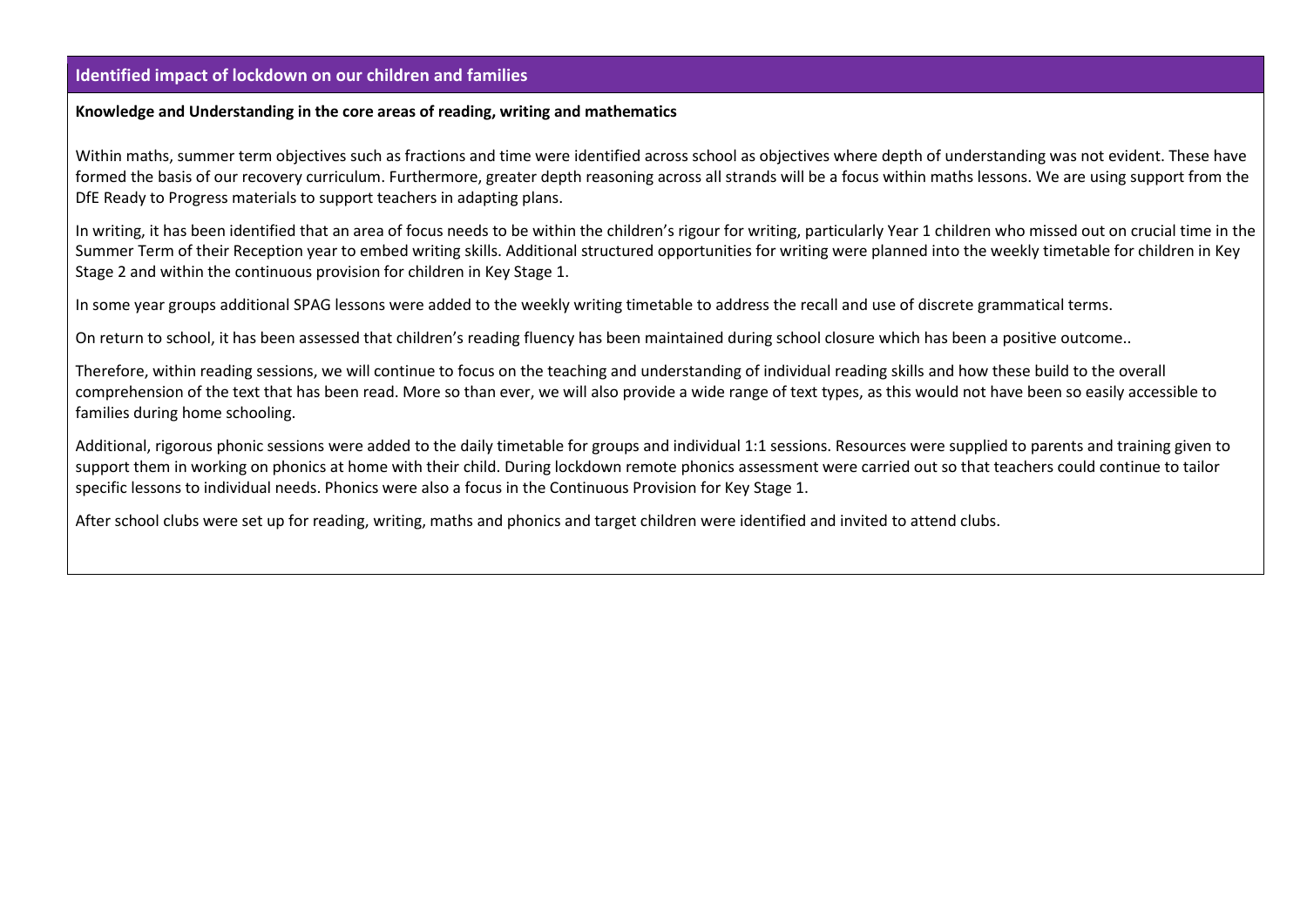#### **Social, emotional and mental health and personal development**

As a school we are fully committed to supporting our pupils emotional and mental health and wellbeing. We have a strong focus on spiritual, moral, social and cultural development and have a strong wellbeing and values programme. Our children's access to our comprehensive programme of support for social, emotional and mental health was significantly hindered during lockdown. For many of our children, their place of safety, routine and security was closed to them. Some of our children were negatively affected by Covid-19 through bereavement of loved ones and/or long term illness. Many children will have had limited social contact with their peers for in excess of 5 months. Children will need support to re- establish their connections as well as process the life changing factors of the Covid pandemic. Many families have seen an impact financially due to the pandemic and family circumstances have changed. There have been a number of families seeking support.

In Reception and Year One, children have missed significant opportunities to develop appropriately and with others in the prime areas of the Early Years Framework. This loss in personal, social and emotional development and communication and language is a significant concern for our school. The loss of this vital early years' experience has been notable. Direct teaching of social skills and emotional literacy has been missed.

Key parts of our comprehensive PSHE and ethos-based education were missed. These key themes of health and wellbeing, relationships and living in the wider world have not been experienced as effectively as they can be in school.

Children's loss of cultural capital as a result of lockdown concerns us e.g. clubs, experiences, trips, holidays, special visitors.

#### **Planned expenditure -** The headings below are grouped into the categories outlined in the Education Endowment Foundation's coronavirus support guide for schools)

| i. Teaching and whole-school strategies |  |
|-----------------------------------------|--|
|-----------------------------------------|--|

| EEF<br>Recommended            | Implementation | <b>Anticipated cost</b> | <b>Expected Impact</b> |
|-------------------------------|----------------|-------------------------|------------------------|
| <b>Strategy and Rationale</b> |                |                         |                        |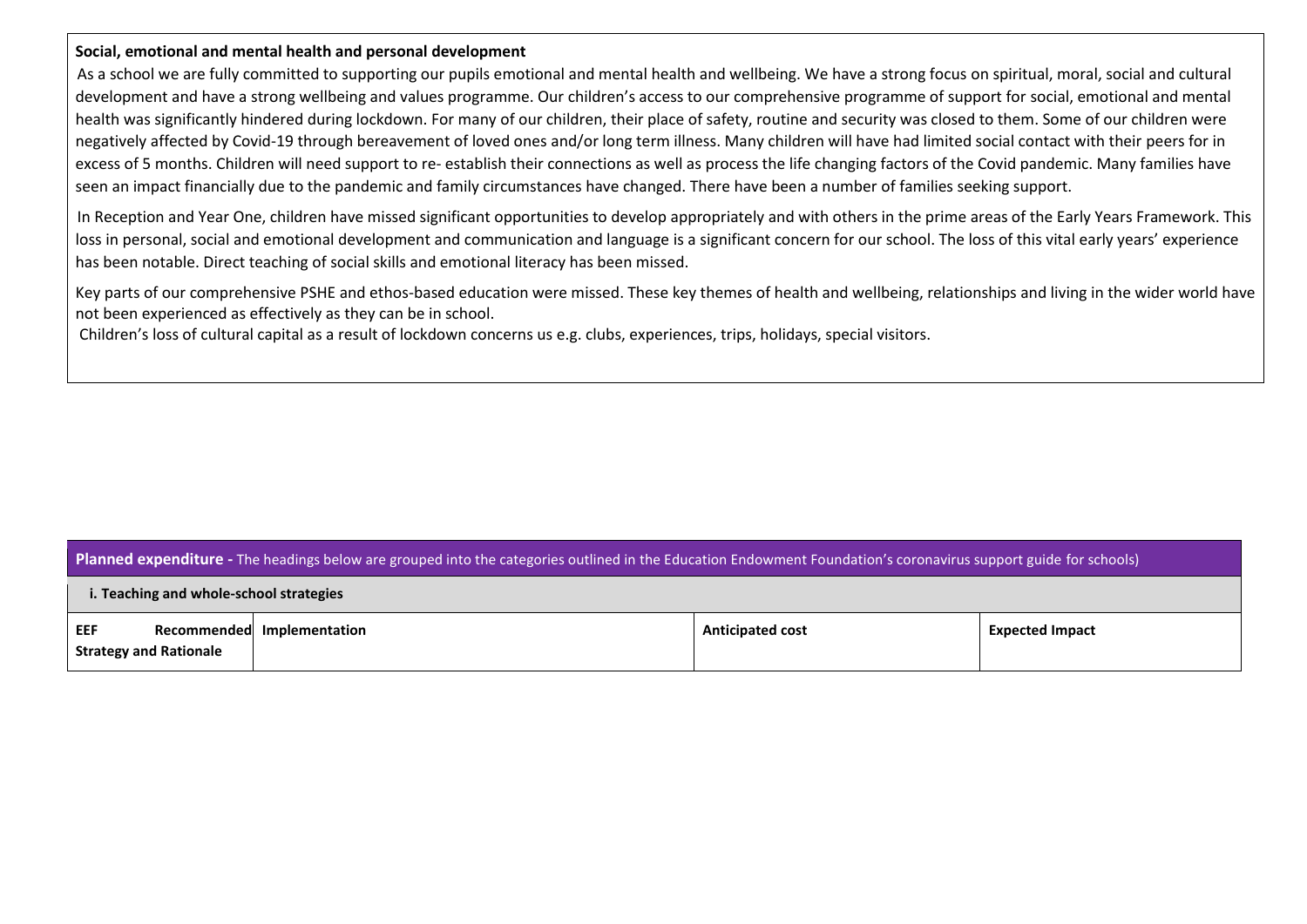| <b>Supporting Great Teaching</b><br>Expert teachers develop a<br>broad array of teaching<br>strategies that, combined<br>with subject knowledge and<br>knowledge of their pupils,<br>positively impact upon<br>learning | Use Classroom Secrets premium resources as a framework for<br>teachers as this scheme has already taken into account the impact<br>of missed sessions during the summer term and planned for<br>ensuring prior learning is revisited and built upon.<br>Despite the limitations placed on schools in terms of use of physical<br>resources and the sharing of them, manipulatives are accessed<br>regularly in Maths and this supports children's understanding of key | Purchase whole school subscription to<br>premium resources - classroom secrets<br>(£250)<br>Purchase additional manipulatives for all<br>year groups to ensure children have<br>individual packs of resources of key items - | Knowledge gaps will be identified and<br>planning adapted to address these.<br>This will ensure that attainment across<br>the Curriculum is maintained and<br>pupils attain inline with National<br>Expectations.<br>The use of manipulatives in Maths will |
|-------------------------------------------------------------------------------------------------------------------------------------------------------------------------------------------------------------------------|------------------------------------------------------------------------------------------------------------------------------------------------------------------------------------------------------------------------------------------------------------------------------------------------------------------------------------------------------------------------------------------------------------------------------------------------------------------------|------------------------------------------------------------------------------------------------------------------------------------------------------------------------------------------------------------------------------|-------------------------------------------------------------------------------------------------------------------------------------------------------------------------------------------------------------------------------------------------------------|
| Improving the quality of<br>teaching-both the planning<br>and implementation-is<br>almost always supported by                                                                                                           | concepts.<br>Supply manipulatives for children working at home to support<br>access and deeper understanding of concepts.                                                                                                                                                                                                                                                                                                                                              | base 10, boxes, multiplication squares,<br>counters, dice<br>(E2000)                                                                                                                                                         | ensure that children are able to use<br>concrete aids to build their<br>understanding of abstract topics.                                                                                                                                                   |
| high-quality professional<br>development                                                                                                                                                                                | The foundation subjects will be planned with increasing detail and<br>consideration for how pre-requisite knowledge will be taught<br>alongside new learning so that knowledge gaps can be reduced.                                                                                                                                                                                                                                                                    | Maths No Problem CPD training for TAs and<br>teachers<br>(E500)                                                                                                                                                              | A personalised approach to CPD will<br>ensure quality first teaching for all<br>children. All teaching will be at least<br>good.                                                                                                                            |
|                                                                                                                                                                                                                         | Planning will look at key concepts that the children will need to<br>ensure they understand to be able to build on this knowledge in<br>subsequent year groups.<br>Further widen teacher's access to high-quality teaching and learning                                                                                                                                                                                                                                | Additional time for teachers to research<br>and plan non-core subjects. Release time<br>and additional cover will be required to                                                                                             |                                                                                                                                                                                                                                                             |
|                                                                                                                                                                                                                         | resources                                                                                                                                                                                                                                                                                                                                                                                                                                                              | facilitate the additional PPA.<br>(E1000)                                                                                                                                                                                    |                                                                                                                                                                                                                                                             |
|                                                                                                                                                                                                                         | English Subject Leaders access to high quality CPD and planning to<br>support whole staff development and improvements in writing.                                                                                                                                                                                                                                                                                                                                     | Use of MKTSA/IFTL CPD programme<br>(free within IFTL subscription)                                                                                                                                                           |                                                                                                                                                                                                                                                             |
|                                                                                                                                                                                                                         | Additional resourcing to ensure Year One is equipped for a<br>successful continuous provision approach to learning to be<br>successful.                                                                                                                                                                                                                                                                                                                                | Purchase of annual subscription of Write<br>Stuff Resources CPD and whole school<br>planning for subject lead<br>(E149)                                                                                                      |                                                                                                                                                                                                                                                             |
|                                                                                                                                                                                                                         |                                                                                                                                                                                                                                                                                                                                                                                                                                                                        | Purchase of resources to support 3<br>classrooms set up successful continuous<br>provision to aid transition and support<br>high quality CP approach.                                                                        |                                                                                                                                                                                                                                                             |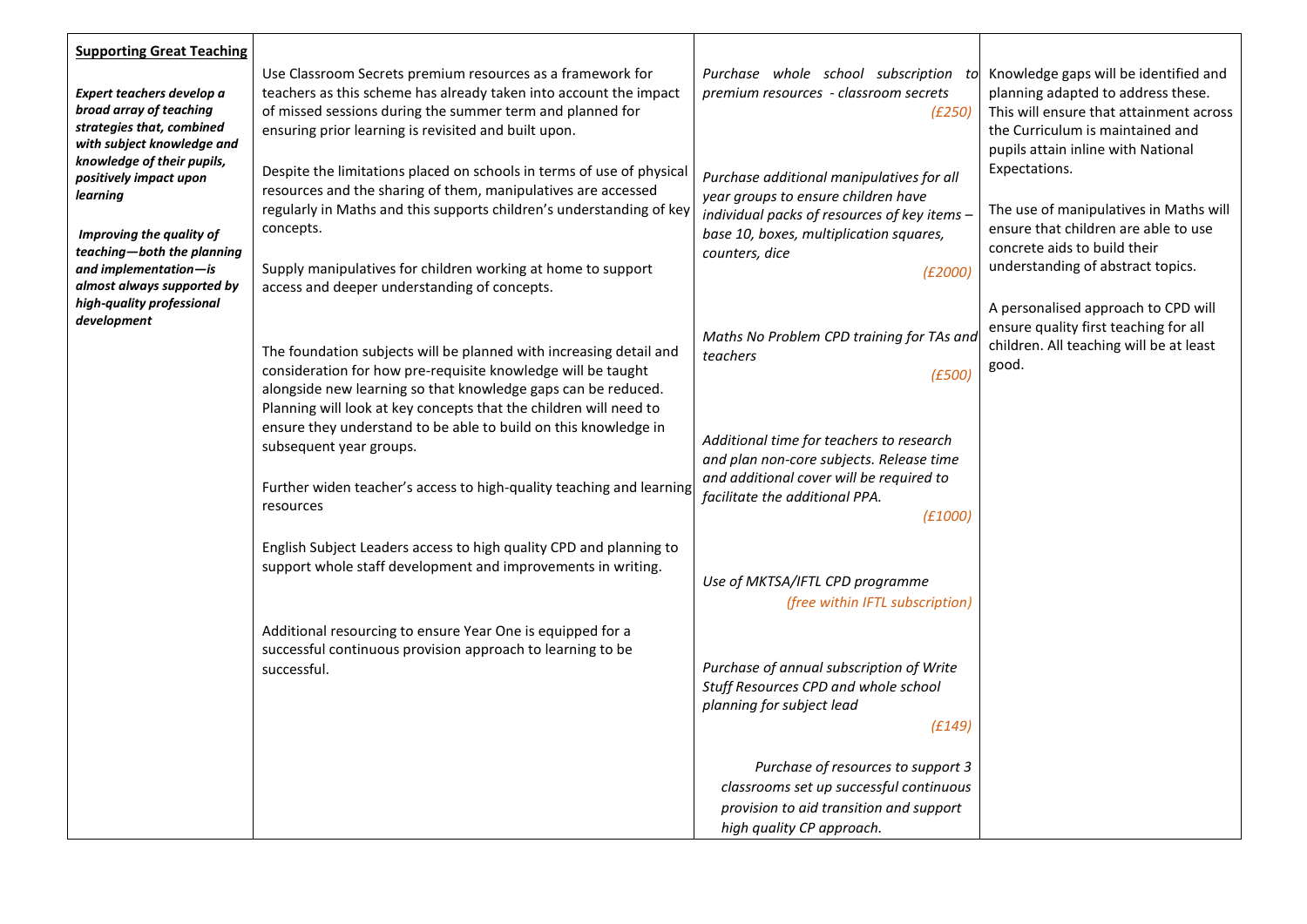|                                                                                                                                                                             |                                                                                                                                                                                                                                                                             | (E2,000)                                                                                                                                                                                                                                                                                    |                                                                                                                                                                |
|-----------------------------------------------------------------------------------------------------------------------------------------------------------------------------|-----------------------------------------------------------------------------------------------------------------------------------------------------------------------------------------------------------------------------------------------------------------------------|---------------------------------------------------------------------------------------------------------------------------------------------------------------------------------------------------------------------------------------------------------------------------------------------|----------------------------------------------------------------------------------------------------------------------------------------------------------------|
|                                                                                                                                                                             | To support new staff and 5 NQTs bespoke CPD programme and<br>coaching/mentoring support.                                                                                                                                                                                    | Use ECF resources to create bespoke<br>package of support.<br>IFTL subscription - free CPD<br>Weekly support sessions                                                                                                                                                                       |                                                                                                                                                                |
|                                                                                                                                                                             |                                                                                                                                                                                                                                                                             |                                                                                                                                                                                                                                                                                             |                                                                                                                                                                |
| <b>Pupil assessment and</b><br>feedback<br>Teachers have a very clear<br>understanding of what gaps in<br>learning remain and use this to<br>inform assessments of learning | Teacher and TA training on high-quality feedback to ensure we<br>benefit significantly from this most powerful tool for developing<br>learning. Staff to revisit 'live' marking and whole class feedback<br>CPD. Support to be given to new staff to support implementation | CPD staff meetings                                                                                                                                                                                                                                                                          | Ensuring effective feedback is given to<br>pupils will enable them to identify<br>areas for development and make<br>improvements.                              |
| that are aligned with<br>standardised norms, giving a<br>greater degree in confidence<br>and accuracy of assessments.                                                       | Develop assessment of Foundation subjects in order to identify<br>gaps. Teachers to have opportunities to assess foundation<br>subjects. Subject leaders to revisit progression grids to adjust<br>curriculum map accordingly.                                              | Subject lead release - 1 half day per term<br>per subject to develop assessment<br>framework for use in Otrack and monitor.<br>$(9 \times £180 = £1620 \times 3 £4860)$                                                                                                                     | Analysis of assessments will identify<br>gaps and inform future planning. This<br>approach will support in closing gaps<br>in R/W/M - Data will evidence this. |
|                                                                                                                                                                             |                                                                                                                                                                                                                                                                             | Otrack subscription to allow montitoring of<br>foundation subjects more effectively.<br>(E793)                                                                                                                                                                                              |                                                                                                                                                                |
|                                                                                                                                                                             | Frequent low-stakes testing to ensure all students, and in<br>particular disadvantaged students, experience success and<br>celebrate the acquisition of knowledge.                                                                                                          | CPD - use of Apps within Teams to support<br>quiz/testing, strategies for low stakes<br>testing.<br>(In house CPD and IFTL subscription<br>package)                                                                                                                                         |                                                                                                                                                                |
|                                                                                                                                                                             | Assessment cycle to be revisited and Cornerstones tests along<br>with online tool will be used to identify gaps and offer<br>standardised score. Staff use these assessments to adapt their<br>planning in order to close the gaps.                                         | Purchase and implement Cornerstones<br>Assessments. Complete termly tests and<br>use gap analysis spreadsheets to identify<br>gaps and input on Otrack to track<br>performance. Send to cornerstones to<br>ensure National Comparison data is<br>collated by deadlines each term<br>(E1100) |                                                                                                                                                                |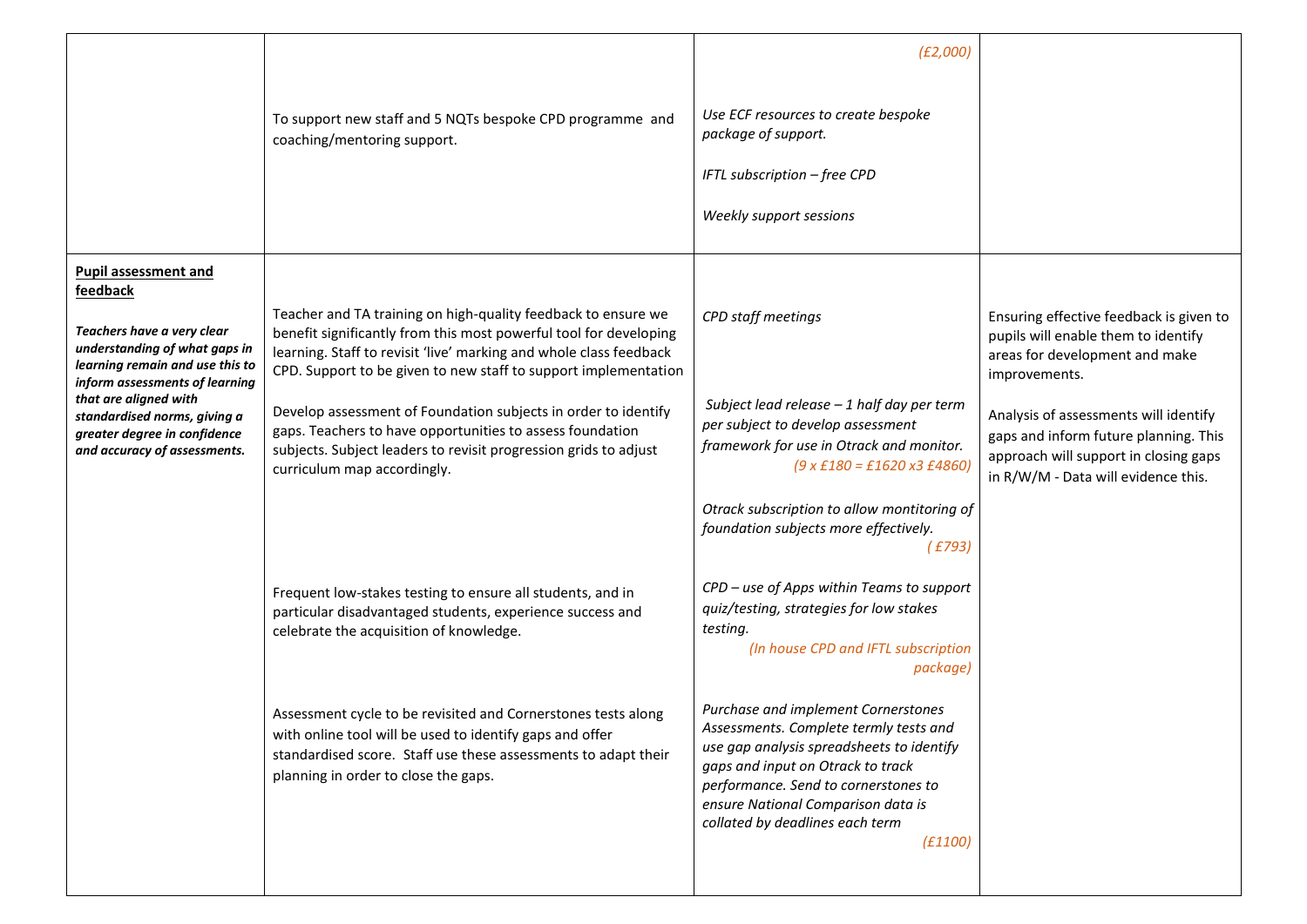| <b>Support Remote Teaching</b>                                                                                                                                                                                                                                                                                                                                                                                                                  | Ensuring a high quality remote learning offer is in place for<br>individual pupils, groups or cohorts and whole school lockdown.                                                                                                                                                                                                                              | CPD - Teams Training and Support                                                                                                          | By ensuring prompt and relevant<br>remote learning is accessible, any gaps                                                                                                  |
|-------------------------------------------------------------------------------------------------------------------------------------------------------------------------------------------------------------------------------------------------------------------------------------------------------------------------------------------------------------------------------------------------------------------------------------------------|---------------------------------------------------------------------------------------------------------------------------------------------------------------------------------------------------------------------------------------------------------------------------------------------------------------------------------------------------------------|-------------------------------------------------------------------------------------------------------------------------------------------|-----------------------------------------------------------------------------------------------------------------------------------------------------------------------------|
| <b>Focusing on high-quality</b><br>remote learning will always be<br>valuable for pupils. When<br><i>implementing strategies to</i><br>support pupils' remote learning,<br>or supporting parents to do so,<br>the key things to consider<br>include: Teaching<br>quality<br><b>Ensuring access to technology</b><br><b>Peer interactions -provide</b><br>motivation and improve<br>learning outcomes Supporting<br>pupils to work independently | Training from computing lead on use of Microsoft Teams to<br>support the delivery of effective remote learning.<br>A mixture of live lessons and activities will be used. Independent<br>tasks set. Learning feedback will be shared regularly.<br>Dedicated 'remote learning' teacher to attend CPD and<br>disseminate across school, sharing good practice. | Microsoft Teams training INSET day to<br>support set up of a consistent high quality<br>whole school approach.<br>(In house and IFTL CPD) | that children experience in their<br>learning due to absence will be<br>minimised and data will evidence that<br>predicted targets end of year targets<br>will be achieved. |
| <b>Total budgeted cost</b>                                                                                                                                                                                                                                                                                                                                                                                                                      |                                                                                                                                                                                                                                                                                                                                                               |                                                                                                                                           | £12,652                                                                                                                                                                     |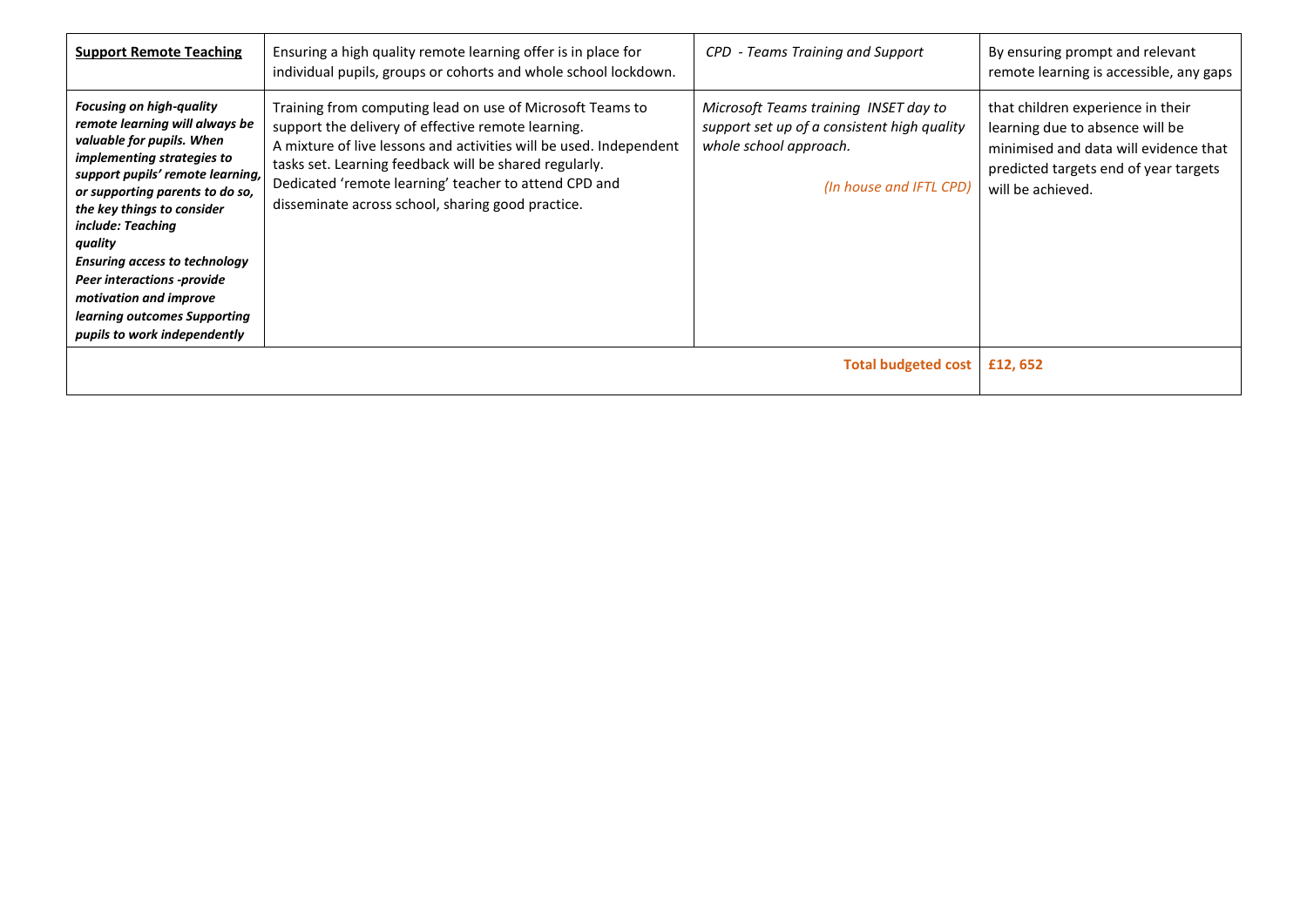| ii.<br><b>Targeted approaches</b>                                                                                                                                                                                                                                                                                                                                                                    |                                                                                                                                                                                                                                                                                                                                                                             |                                                                                                                                                                                                                                                                                    |                                                                                                                                                                                                                                                                                                                                                                                                                                                                              |
|------------------------------------------------------------------------------------------------------------------------------------------------------------------------------------------------------------------------------------------------------------------------------------------------------------------------------------------------------------------------------------------------------|-----------------------------------------------------------------------------------------------------------------------------------------------------------------------------------------------------------------------------------------------------------------------------------------------------------------------------------------------------------------------------|------------------------------------------------------------------------------------------------------------------------------------------------------------------------------------------------------------------------------------------------------------------------------------|------------------------------------------------------------------------------------------------------------------------------------------------------------------------------------------------------------------------------------------------------------------------------------------------------------------------------------------------------------------------------------------------------------------------------------------------------------------------------|
| <b>EEF Recommended Strategy</b><br>and Rationale                                                                                                                                                                                                                                                                                                                                                     | Implementation                                                                                                                                                                                                                                                                                                                                                              | <b>Anticipated cost</b>                                                                                                                                                                                                                                                            | <b>Expected Impact</b>                                                                                                                                                                                                                                                                                                                                                                                                                                                       |
| <b>High Quality Booster</b><br><b>Groups and Intervention</b><br>There is extensive evidence<br>supporting the impact of<br>high-quality 1:1 and small<br>group tuition as a catch-up<br>strategy.<br>In order to support pupils<br>who have fallen behind<br>furthest, structured<br>interventions, which may<br>also be delivered one to one<br>or in small groups, are<br>likely to be necessary. | 1-to-1 and small group tuition<br>In addition to our regular programme of Booster and<br>Intervention we will:<br>Deliver a range of 'catch up' intervention sessions. These will be<br>linked to the latest outcomes for pupils information, precisely<br>targeted, rapidly reviewed and time-specific and led by<br>experienced Learning Support Assistants and Teachers. | Daily Phonics breakfast club - small group<br>tuition for Year 3 pupils<br>RN (Autumn Term 5 x 30 mins)<br>(E1250)<br>Purchase resources in order to ensure the<br>successful delivery of high quality Booster<br>and Intervention to include:<br>Speed sounds resources<br>(E573) | By increasing targeted time spent<br>reading/supporting maths 1:1, data<br>analysis will indicate gaps in reading<br>progress will close.<br>Identified children will have<br>significantly increased rates of reading<br>fluency. They will be able to<br>comprehend reading better as a result<br>of being able to read at pace without<br>spending their working memory<br>decoding. They will be confident<br>readers and dips in reading<br>attainment will be negated. |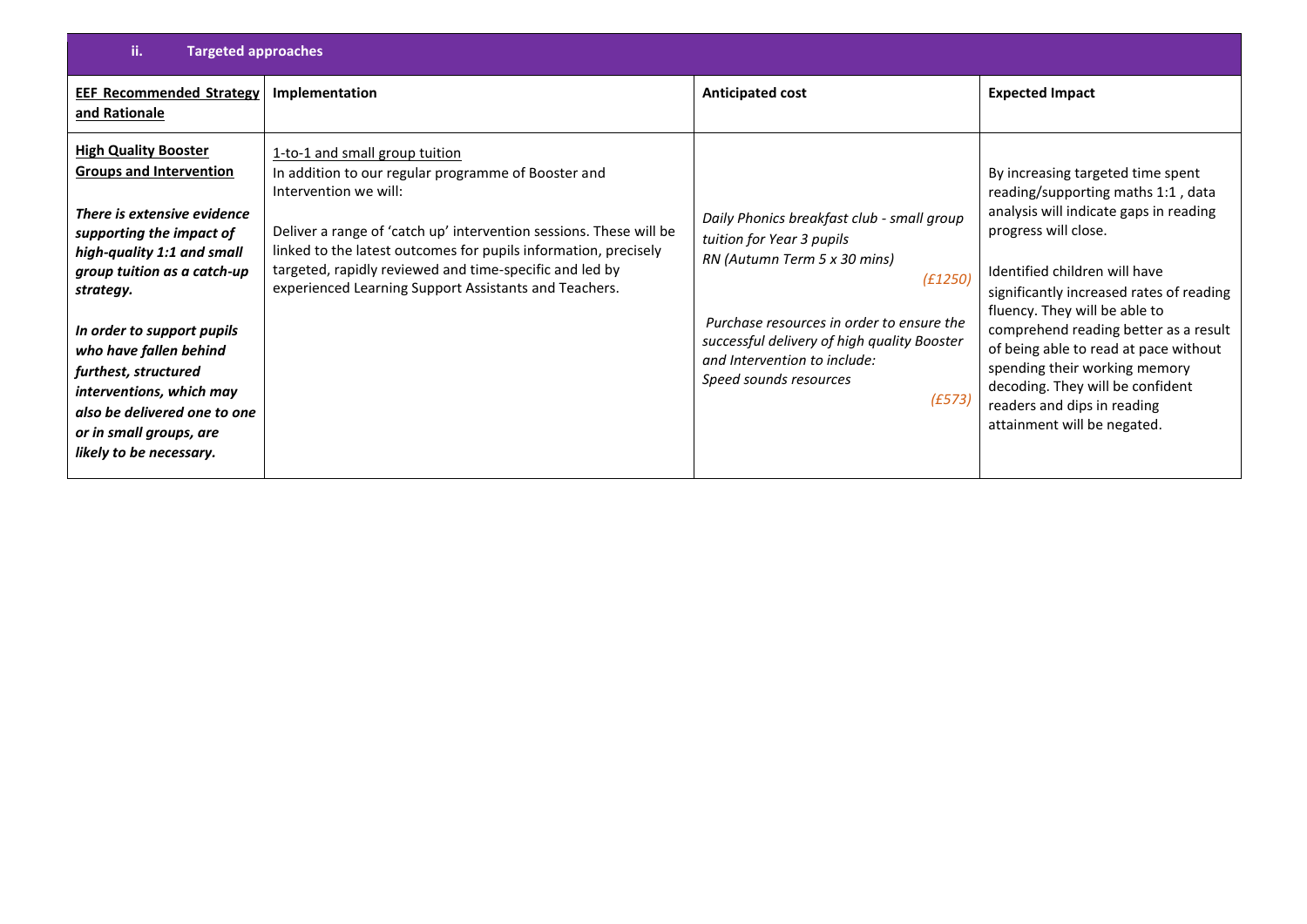| Interventions<br>Effective intervention following assessment, which will be used<br>to ensure that support is well-targeted and to monitor pupil<br>progress. This will be formative based initially. Small group and                                                                           | Whiteboards<br>£160<br>Booster Groups and Intervention - TA Led<br>EYFS Speech and language and intervention -                   | By providing reading catchup<br>interventions for identified children in<br>the afternoons, data analysis will<br>indicate gaps in reading to close and<br>progress to accelerate.                                                        |
|-------------------------------------------------------------------------------------------------------------------------------------------------------------------------------------------------------------------------------------------------------------------------------------------------|----------------------------------------------------------------------------------------------------------------------------------|-------------------------------------------------------------------------------------------------------------------------------------------------------------------------------------------------------------------------------------------|
| one to one tuition where applicable.                                                                                                                                                                                                                                                            | $phonics -$<br><b>Number</b><br>Social skills<br>Name writing                                                                    |                                                                                                                                                                                                                                           |
| To close the gap between pupils who are at age related<br>expectations and those children who are not yet at age related<br>Interventions identified by Key Stage Leaders. Staff are trained<br>and they are able to deliver the intervention confidently<br>(inclusive of entry and exit data) | Year 1<br>Phonics -<br>Number-<br>Pastoral support 1:1-                                                                          | The deployment of additional adults is<br>reflective of need/provision map. Any<br>additional support given post universal<br>support is by adults who are familiar<br>to the pupils and to ensure<br>consistency, programs/interventions |
| Regular SEND Reviews ensures teachers are fully aware of pupils<br>and their individual needs.<br>Personalised Support Plans and the systematic approach of the<br>SENCo ensures provision is implemented and needs met.                                                                        | Year 2<br>Phonics -<br>Number-<br>Pastoral support-<br>Year 3                                                                    | are delivered by the same adult. This<br>allows relationships to be built up and<br>trust to be gained. Regular feedback<br>from TA's ensures teachers are kept<br>well informed of progress of<br>individuals and as a result impact is  |
| Within SEND Reviews pupils and their needs are discussed.<br>Targets are identified and strategies/support put in place to<br>ensure the delivery is both efficient and effective. The provision<br>map evidences pupils, their need, targets and the<br>interventions/support planned.         | Maths-£390<br>Reading - £638<br>Emotional<br>literacy-<br>£255<br>Phonics-£10<br>Pastoral support- £93<br>Socially speaking-£638 | maximised within the classroom.                                                                                                                                                                                                           |
|                                                                                                                                                                                                                                                                                                 | Year 4<br>Reading -<br>Spelling support<br>Phonics<br>Maths<br>Fine motor skills<br>Pastoral support 1:1                         |                                                                                                                                                                                                                                           |
|                                                                                                                                                                                                                                                                                                 | Year 5<br>SPAG<br>Year 6<br>SPAG                                                                                                 |                                                                                                                                                                                                                                           |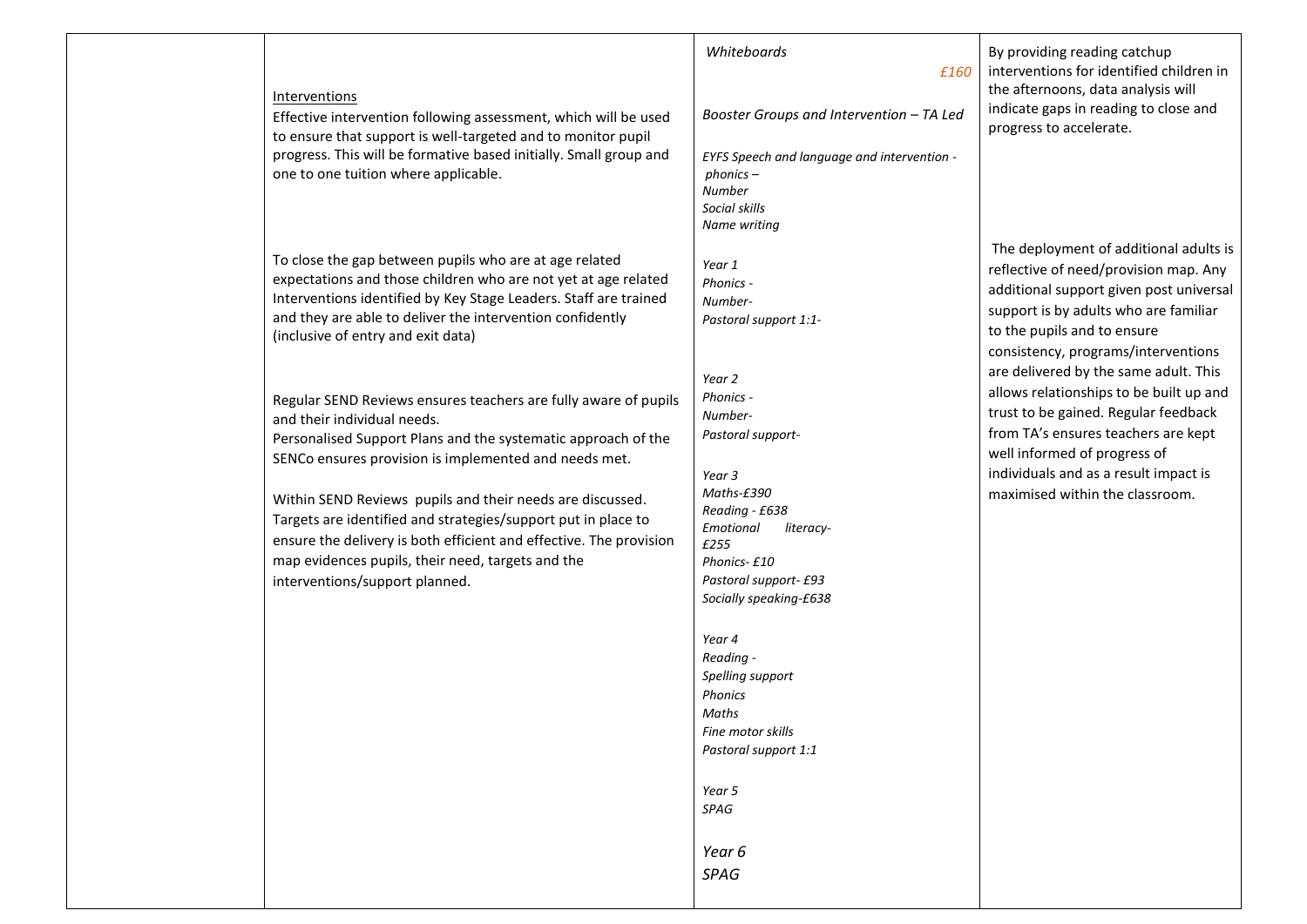|                      | <b>Total budgeted cost</b>                                                        |                                                                                                             | £4007                                                                                                                                                                                      |
|----------------------|-----------------------------------------------------------------------------------|-------------------------------------------------------------------------------------------------------------|--------------------------------------------------------------------------------------------------------------------------------------------------------------------------------------------|
| Extended school time | Identified children are able to access a weekly catch-up club (1 hr<br>per week). | The cost of a teacher per club ( $x3$ a week)<br>per year group and additional planning<br>time.<br>(E3000) | The attainment of those identified<br>children improves and effect of<br>lockdown is becoming negated.<br>Parents are supportive of the club and<br>understand the identification process. |

| iii.<br><b>Wider Strategies</b>                                 |                         |                        |
|-----------------------------------------------------------------|-------------------------|------------------------|
| <b>EEF Recommended Strategy Implementation</b><br>and Rationale | <b>Anticipated cost</b> | <b>Expected Impact</b> |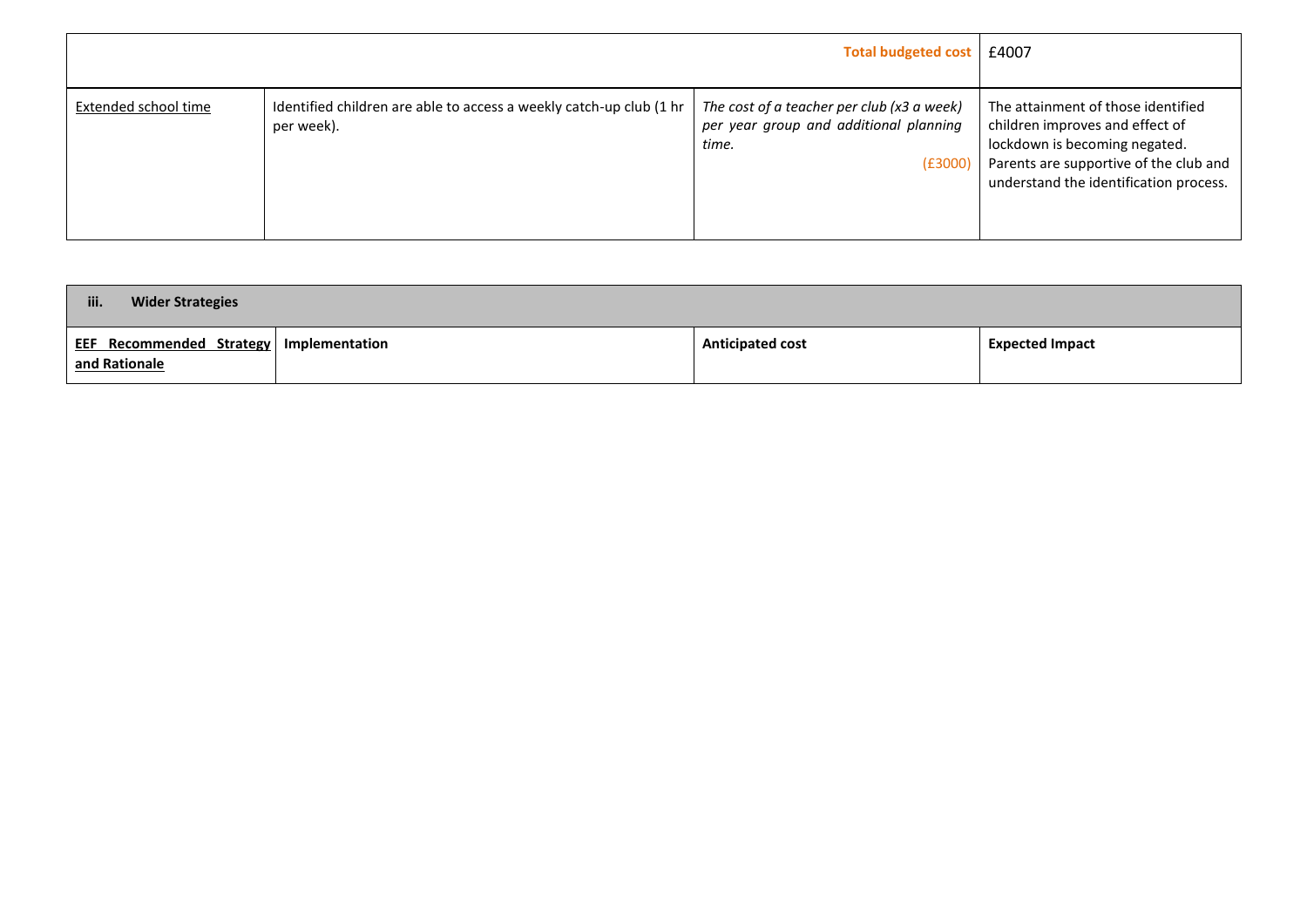| Supporting parents and carers<br>Parents have played a key role in<br>supporting children to learn at<br>home and it is essential that<br>schools and families continue to<br>work together as pupils return to<br>school. Schools have provided<br>extensive pastoral support to<br>pupils and families throughout<br>the pandemic.<br>Additional support in the new<br>school year could focus on<br>providing regular and supportive<br>communications with parents,<br>especially to increase attendance<br>and engagement with learning.<br>Providing additional books and<br>educational resources to families,<br>with support and guidance, may<br>also be helpful - for example,<br>offering advice about effective<br>strategies for reading with<br>children. | Additional online learning resources will be purchased, to<br>support children reading and Maths at home. Nessy will be<br>purchased so that children can practise spellings and phonics<br>knowledge at home. TT Rockstar/NUMBOTS s to support maths<br>fluency.<br>Home-learning paper packs are printed and ready to distribute<br>for all children who need it.<br>Stationery packs are to be purchased and set aside for children<br>to take home when home-learning occurs - exercise books,<br>pencils, pens, maths resources in plastic wallets<br>By ensuring that all children are able to access a wide range of<br>phonetically matched reading books at both home and school<br>simultaneously, and by providing parents with the resources to<br>continue to practise phonic awareness at home, we expect the<br>impact to be accelerated improvement in the children's<br>reading and phonics ability.<br>Adapt our approaches to parental engagement to ensure that<br>Covid restrictions do not inhibit families opportunities to access<br>support e.g. pre-recorded and/or virtual Parent Workshops,<br>Parents' Evenings, communication techniques.<br>Ensure there is pastoral support daily before/ during the school | <b>Nessy Subscription</b><br>TT Rockstars and Numbots subscription<br>(£240)<br>Exercise books plastic wallets and<br>stationery<br>(E250)<br>Parents phonics workshops via Zoom<br>Access to RWI resources - subscription<br>Additional reading scheme books, reading<br>for pleasure library books delivered to<br>families during remote learning.<br>website costs<br>(E50) | Children will have greater<br>opportunities to access learning at<br>home. Home-learning opportunities<br>will not always require parents to<br>engage with the activities, affording<br>the children greater independence<br>and increasing the likelihood that<br>parents can sustain home-learning.<br>Children have access to appropriate<br>stationery, resources and paper-based<br>home-learning if required so that all<br>can access learning irrespective of<br>ability of child/parent to navigate the<br>online learning. |
|--------------------------------------------------------------------------------------------------------------------------------------------------------------------------------------------------------------------------------------------------------------------------------------------------------------------------------------------------------------------------------------------------------------------------------------------------------------------------------------------------------------------------------------------------------------------------------------------------------------------------------------------------------------------------------------------------------------------------------------------------------------------------|---------------------------------------------------------------------------------------------------------------------------------------------------------------------------------------------------------------------------------------------------------------------------------------------------------------------------------------------------------------------------------------------------------------------------------------------------------------------------------------------------------------------------------------------------------------------------------------------------------------------------------------------------------------------------------------------------------------------------------------------------------------------------------------------------------------------------------------------------------------------------------------------------------------------------------------------------------------------------------------------------------------------------------------------------------------------------------------------------------------------------------------------------------------------------------------------------------------------------------------------|---------------------------------------------------------------------------------------------------------------------------------------------------------------------------------------------------------------------------------------------------------------------------------------------------------------------------------------------------------------------------------|---------------------------------------------------------------------------------------------------------------------------------------------------------------------------------------------------------------------------------------------------------------------------------------------------------------------------------------------------------------------------------------------------------------------------------------------------------------------------------------------------------------------------------------|
|                                                                                                                                                                                                                                                                                                                                                                                                                                                                                                                                                                                                                                                                                                                                                                          | day for children and parents alike, to address / support anxiety<br>issues/ delayed PSED development which may arise. SLT and<br>SENCo on gate every morning to address any concerns<br>immediately.                                                                                                                                                                                                                                                                                                                                                                                                                                                                                                                                                                                                                                                                                                                                                                                                                                                                                                                                                                                                                                        | Parents Evenings, meetings and reviews<br>held via Zoom.                                                                                                                                                                                                                                                                                                                        |                                                                                                                                                                                                                                                                                                                                                                                                                                                                                                                                       |
| <b>Access to technology</b>                                                                                                                                                                                                                                                                                                                                                                                                                                                                                                                                                                                                                                                                                                                                              |                                                                                                                                                                                                                                                                                                                                                                                                                                                                                                                                                                                                                                                                                                                                                                                                                                                                                                                                                                                                                                                                                                                                                                                                                                             | Headphones for supporting pupils at home<br>with remote learning                                                                                                                                                                                                                                                                                                                |                                                                                                                                                                                                                                                                                                                                                                                                                                                                                                                                       |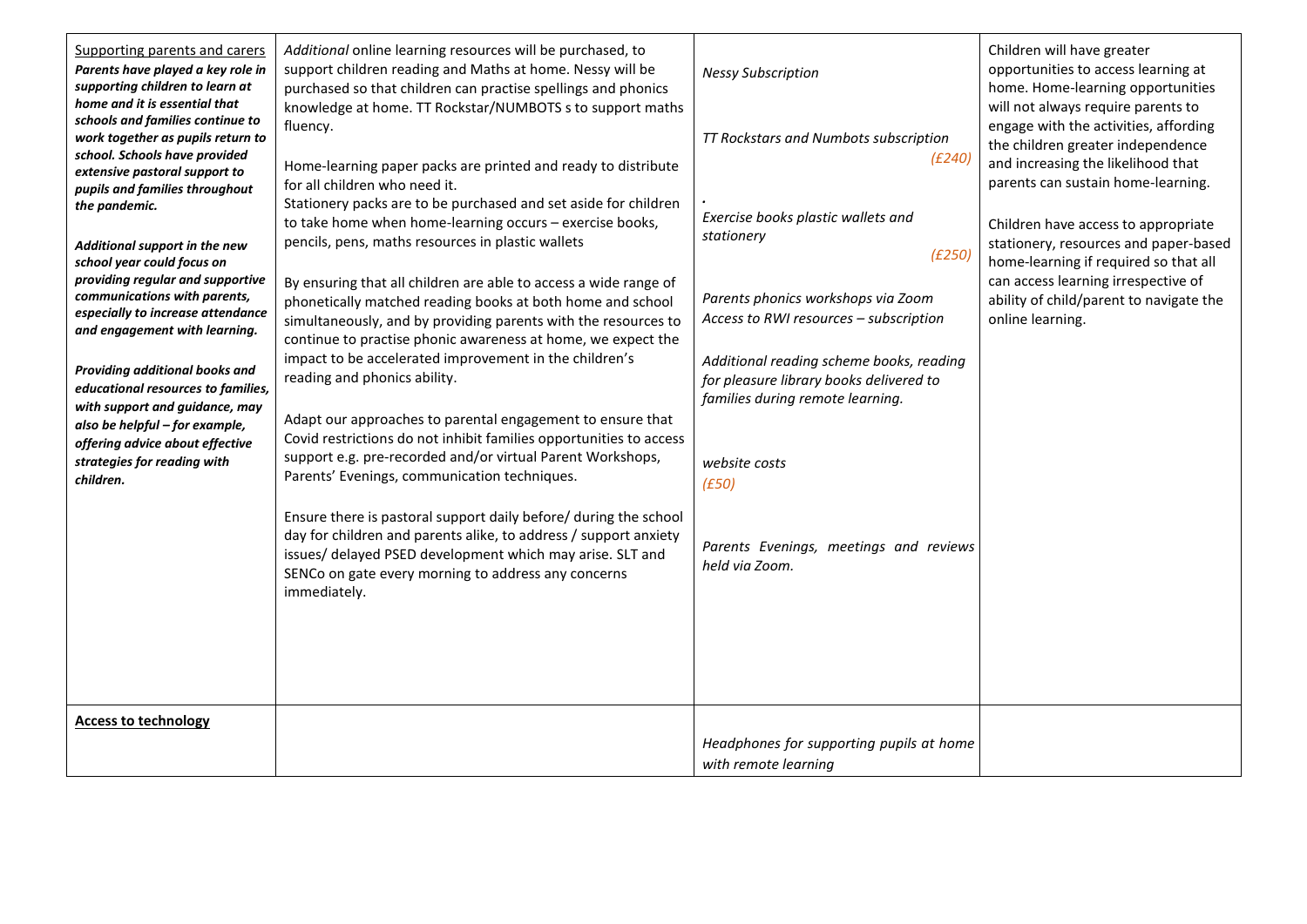| Pupils' access to technology has<br>been an important factor<br>affecting the extent to which they<br>can learn effectively at home. In<br>particular, lack of access to<br>technology has been a barrier for<br>many disadvantaged children.                                     | Communication with parents to ensure all pupils have access to<br>technology to support remote learning.<br>DFE Lap tops - set up and support given to families.<br>SIM Cards with free data for families without broadband.                                                                                                                                                                                                                                 | 8x headphones<br>(E55)<br>SIM Cards - free Data vodafone<br>Free WIfi - BT Codes<br>Dongles                                                                                                                                                                                                                                                                                                        |                                                                                                                                                                                                                                                                                                                                                                                                                                                                                                                                                                                                                                                                    |
|-----------------------------------------------------------------------------------------------------------------------------------------------------------------------------------------------------------------------------------------------------------------------------------|--------------------------------------------------------------------------------------------------------------------------------------------------------------------------------------------------------------------------------------------------------------------------------------------------------------------------------------------------------------------------------------------------------------------------------------------------------------|----------------------------------------------------------------------------------------------------------------------------------------------------------------------------------------------------------------------------------------------------------------------------------------------------------------------------------------------------------------------------------------------------|--------------------------------------------------------------------------------------------------------------------------------------------------------------------------------------------------------------------------------------------------------------------------------------------------------------------------------------------------------------------------------------------------------------------------------------------------------------------------------------------------------------------------------------------------------------------------------------------------------------------------------------------------------------------|
| <b>Social, Emotional and Mental</b><br><b>Health Support</b><br>Children will have had different<br>experiences of the pandemic and<br>time and stimuli to discuss their<br>experiences will help support<br>them to process what has<br>happened and what is still<br>happening. | Focus on mental health and social and emotional<br>communication through development of emotional literacy -<br>wellbeing check ins 2 x a day.<br>Use of Theraplay activates initially daily (then weekly) in order to<br>create an atmosphere of positive wellbeing and allow children<br>to return to a state of positive learning behaviours as soon as<br>possible.<br>Use of wellbeing team to provide individualised support for<br>children families. | Training for all staff. Resources to create<br>wellbeing boards in each class. Wellbeing<br>lead release to support implementation<br>and monitor impact.<br>(E200)<br>furniture and resources<br>(f400)<br>(E5000)<br>Theraplay training for SENCO to support<br>pupils<br>Training - School CPD budget<br>Theraplay sessons 5x 30mins<br>(E1155)<br>2 x 30 mins per day - TA Support<br>(E3,000) | Our approach will be holistic,<br>supported by the physical environment<br>which is aesthetically pleasing and<br>calming to the eye.<br>Carefully designed classrooms include<br>'safe spaces' and areas to support<br>physical well-being. Visual cues in the<br>classroom, such as feelings vocabulary,<br>offer handy reminders for pupils and<br>staff.<br>Our explicit approach means that we<br>are well placed to manage pupils'<br>return to school in the coming<br>academic year. Exclusions will not<br>increase despite pupils absence from<br>school during 'lockdown.' Data analysis<br>will indicate pupils generally remain<br>behaving positive. |